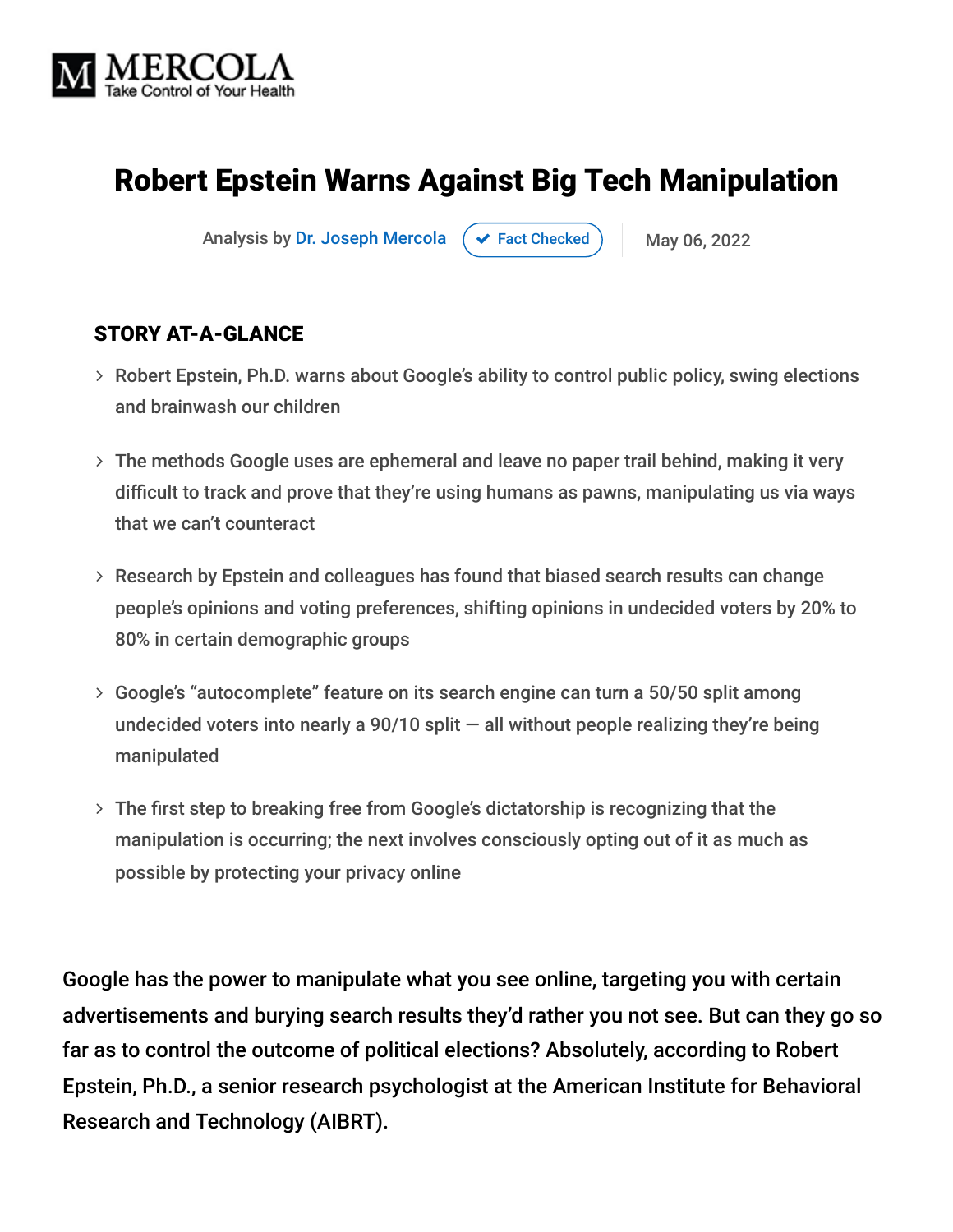Epstein, a Harvard-trained psychologist who founded the Cambridge Center for Behavioral Studies, likens Google to a dictator with unprecedented power because it relies on techniques of manipulation that have never existed before in human history. The free services they provide really aren't free, he warns. "You pay for the with your freedom." 1

## Google Uses Ephemeral Manipulation Tools

In the video above, Epstein speaks with Jan Jekielek, senior editor of The Epoch Times, about Google's ability to control public policy, swing elections and brainwash our children. Google has the power "to censor content, to track our every move, to tear societies apart, to alter the human mind, and even to reengineer humanity," Epstein writes in his report, "Google's Triple Threat," $^2$  which he details in his interview with Jekielek.

The methods Google uses are ephemeral and leave no paper trail, making it very difficult to track and prove that they're using humans as pawns, manipulating us via ways that we can't counteract. Ephemeral experiences occur briefly, then disappear, and include things like a list of suggested videos on YouTube, search suggestions and topics in a newsfeed.

"They affect us, they disappear, they're stored nowhere and they're gone," Epstein says. "It's the ideal form of manipulation. People have no idea they're being manipulated, number one, and number two, authorities can't go back in time to see what people were being shown, in other words, how they were being manipulated."<sup>3</sup>

Epstein and his team, however, have found ways to track Google's invisible, almost subliminal, tools, including the search engine manipulation effect (SEME). According to Epstein: 4

*"SEME is one of the most powerful forms of influence ever discovered in the behavioral sciences … It leaves people thinking they have made up their own minds, which is very much an illusion. It also leaves no paper trail for*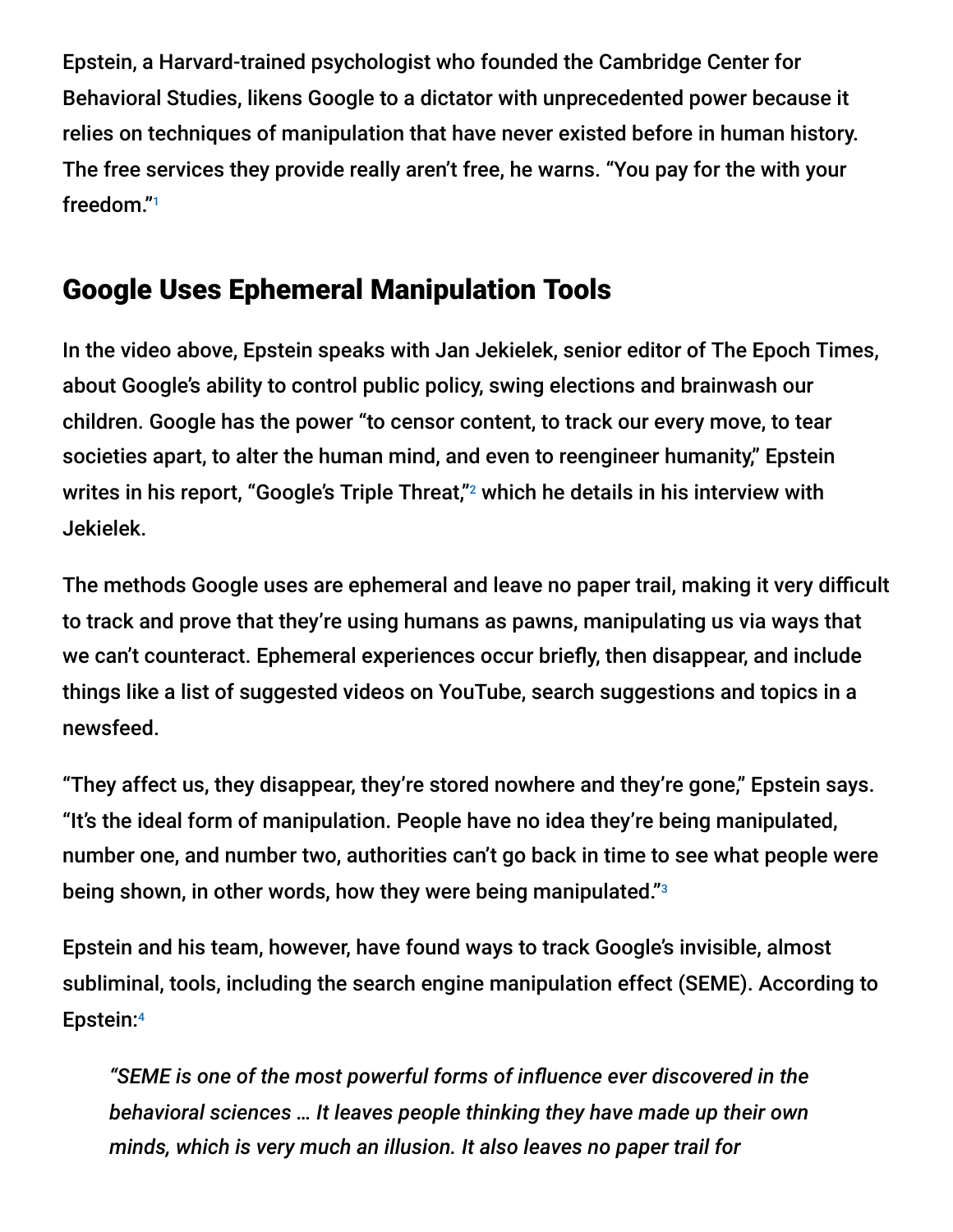*authorities to trace. Worse still, the very few people who can detect bias in search results shift even farther in the direction of the bias, so merely being able to see the bias doesn't protect you from it."*

Research by Epstein and colleagues has found that biased search results can change people's opinions and voting preferences, shifting opinions in undecided voters by 20% to 80% in certain demographic groups.<sup>5</sup> Internal emails leaked from Google talk about "ephemeral experience," and the company makes a point to engineer ephemeral experiences intended to alter the way people think.

SEME, however, is just one of about a dozen subliminal tools that Epstein's team has discovered. Others include the "search suggestion effect," the "opinion matching effect" and the "YouTube manipulation effect." 6

## Google Shifted Millions of Votes in 2020

As Epstein and his team began to preserve politically related ephemeral experiences, extreme political bias was uncovered on Google and YouTube, which is owned by Google's parent company Alphabet.

In the days leading up to the 2020 Presidential election and 2021 Senate runoff elections in Georgia, for instance, they preserved 1.5 million ephemeral experiences and more than 3 million web pages, which were sufficient to shift "at least 6 million votes in the presidential election without people's knowledge." 7

This isn't an isolated incident. In 2016, Google's search algorithm generated biased search results that influenced undecided voters, giving 2.6 million to 10.2 million votes to Hillary Clinton.

Epstein makes a point to state that he leans left politically, but despite Google's bias working to support the candidates he supported, he can't applaud it, "because rigorous research I have been conducting since 2013 has shown me how dangerous these companies are – Google-and-the-Gang, I call them." 8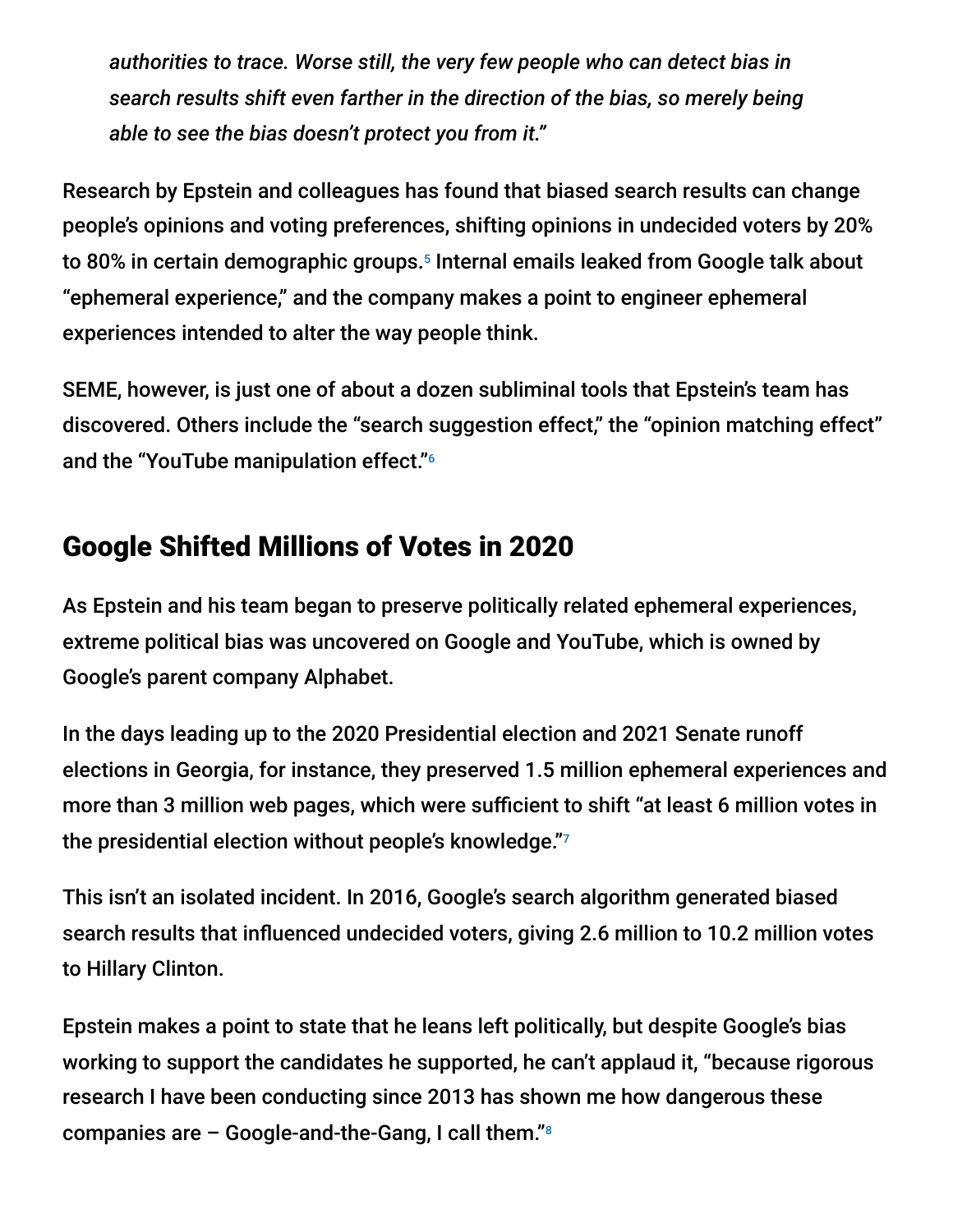Even displaying a "Go Vote" reminder on Google on election day in 2018, Epstein found, gave one political party an extra 800,000 to 4.6 million votes compared to what the other party got. What's more, Epstein says those numbers are "quite conservative."<sup>9</sup> "In other words," Epstein explained, "Google's 'Go Vote' prompt was not a public service; it was a vote manipulation. This type of vote manipulation is an example of what I call the 'Differential Demographics Effect.'" 10

Epstein also had a monitoring system in place in 2018, which preserved more than 47,000 election-related searches on Google, Bing and Yahoo, along with nearly 400,000 web pages that the search results linked to. The political bias that was uncovered in the results may have shifted 78.2 million votes to one political party. 11

Even the "autocomplete" feature that occurs when you start to type in Google's search engine is a powerful manipulation tool. "A growing body of evidence suggests that Google is manipulating people's thinking and behavior from the very first character people type into the search box," Epstein writes.<sup>12</sup> Just from this feature alone, Epstein's research found Google can turn a 50/50 split among undecided voters into nearly a 90/10 split — all without people realizing they're being manipulated.

Further, because Google's persuasive technologies are so powerful, and many elections worldwide are very close, Epstein's data suggest Google has likely been determining the outcomes of up to 25% of national elections worldwide since at least 2015. 13

### Google Is a Surveillance Agency

It's important to understand that Google is a surveillance agency with significant yet hidden surveillance powers, and this is one of their primary threats to society. As noted by Epstein: 14

*"The search engine … Google Wallet, Google Docs, Google Drive, YouTube, these are surveillance platforms. In other words, from their perspective, the value these tools have is they give them more information about you. Surveillance is what they do."*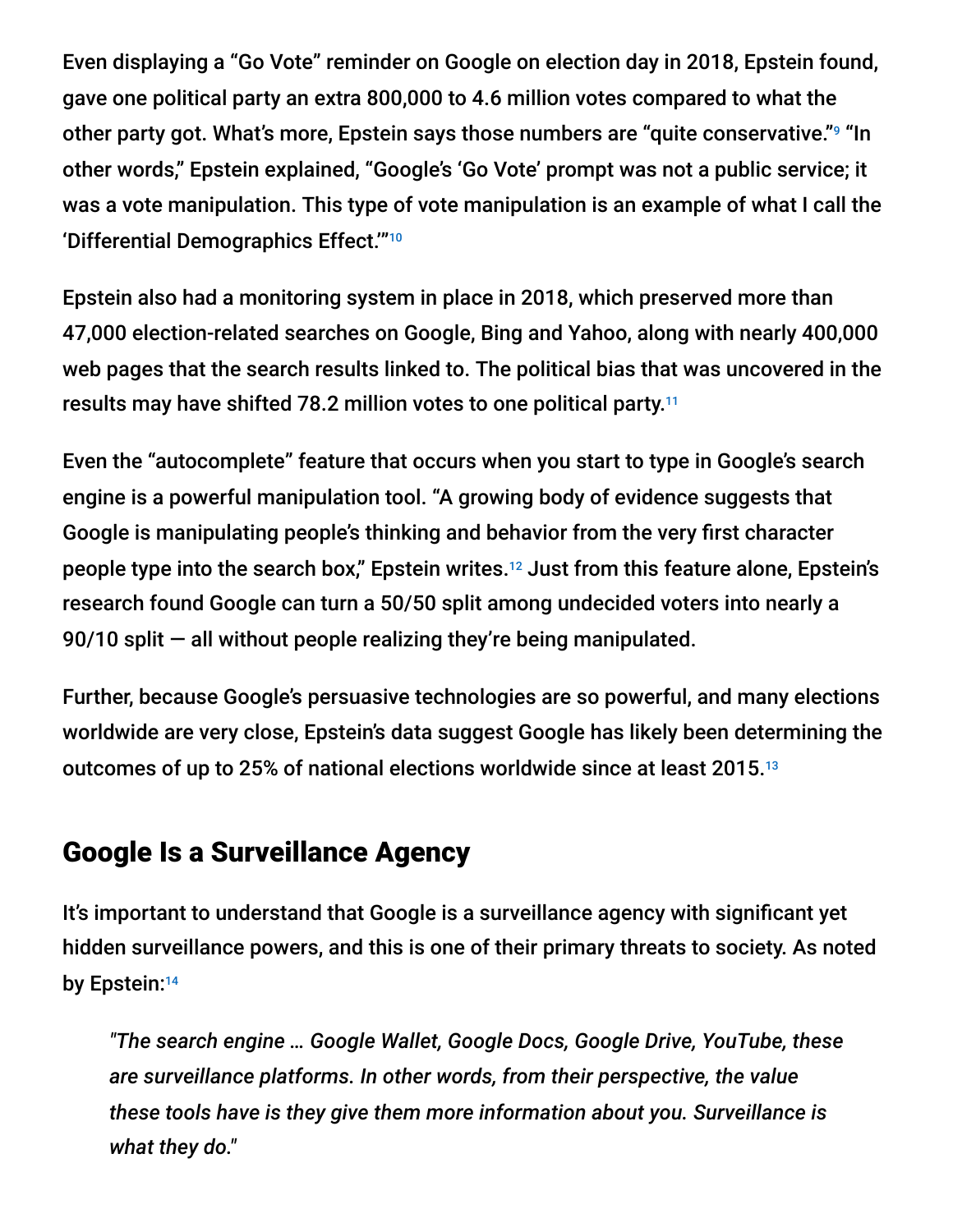While surveillance is Google's primary business, their revenue  $-$  which exceeds \$130 billion a year — comes almost exclusively from advertising. All that personal information you've provided them through their various products is sold to advertisers looking for a specific target audience. Meanwhile, they also have an unprecedented censorship ability. By restricting or blocking access to websites, they decide what you can and cannot see.

The most crushing problem with this kind of internet censorship is that you don't know what you don't know. If a certain type of information is removed from search, and you don't know it should exist somewhere, you will never know and you won't go looking for it. This is how hundreds of millions of people have been deprived of learning the power of natural healing from me and many other clinicians who have been censored by Google.

For example, Google has been investing in DNA repositories for quite a long time, and adding DNA information to our profiles. According to Epstein, Google has taken over the national DNA repository, but articles about that  $-$  which he has cited in his own writings — have all vanished. As it stands, Epstein is worried for the future if no one steps in to stop Google's power: 15

*"As the father of five children, I am especially concerned about what humanity's future will look like if Big Tech is allowed to continue unobstructed on its path toward world domination. In the 1950s, British economist Kenneth Boulding wrote, 'A world of unseen dictatorship is conceivable, still using the forms of democratic government.'*

*I am writing this essay because I believe that such a world already exists, and that unless we act quickly and decisively, the power that the technology company executives have garnered will become so firmly entrenched that we will never be able to unseat them from their invisible thrones."*

#### Epstein's Six Top Privacy Tips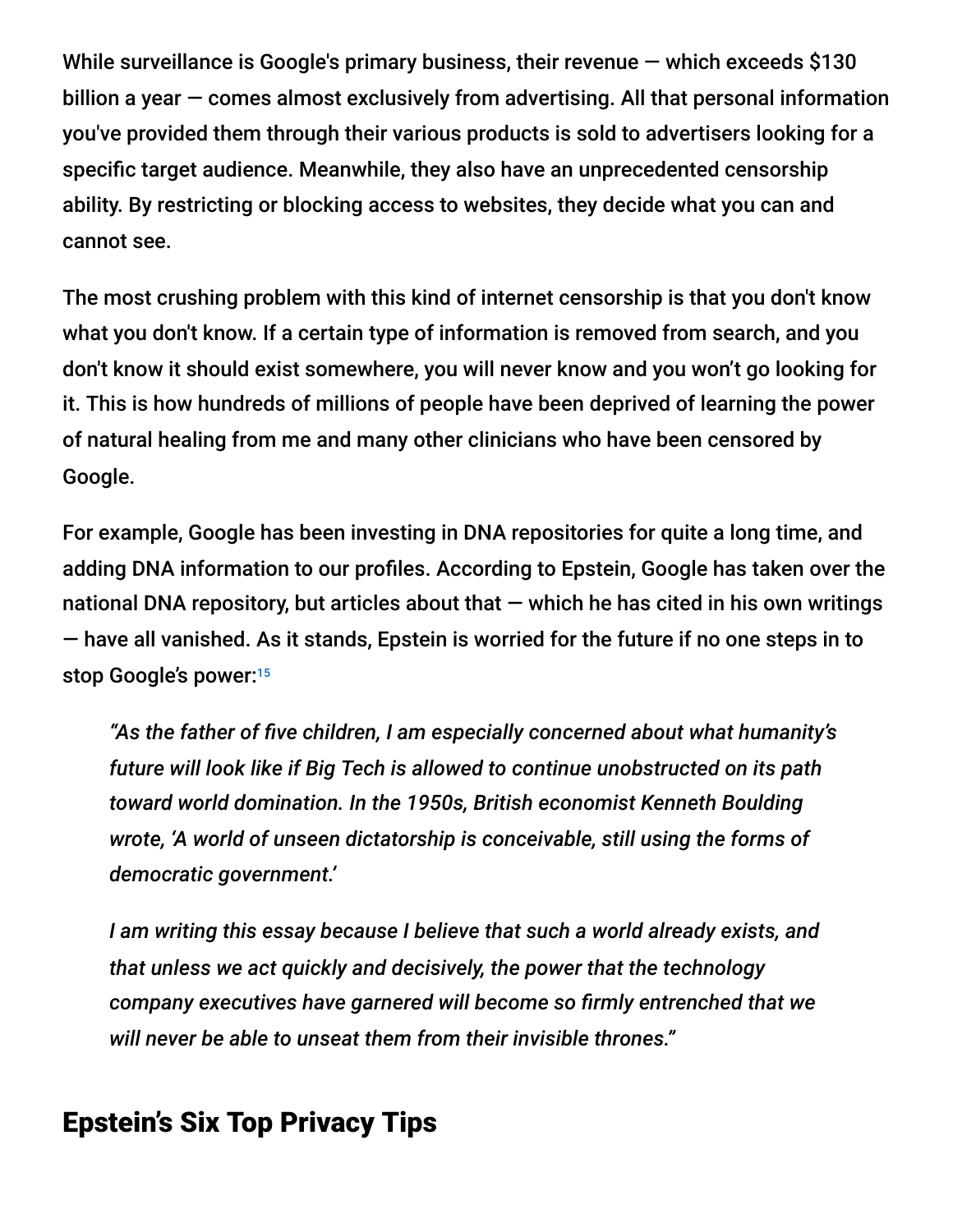The first step to breaking free from Google's dictatorship is recognizing that the manipulation is occurring. The next involves consciously opting out of it as much as possible. It's especially important that children are protected, as they are among the most vulnerable to the onslaught of manipulation, which will have serious consequences to future generations. Epstein noted: 16

*"We're trying to figure out how the manipulation works. But most importantly, we're trying to quantify it … Because I think that what's really happening is that there is a cumulative effect of, not just political bias, but a value literally a cumulative effect of being exposed to certain kinds of values, over and over and over again, on one tech platform, or after another.*

*And I think that the people who are most vulnerable to being impacted by that kind of process are children."*

Epstein has compiled six steps that can help protect your privacy online, noting that he hasn't received a targeted ad on his computer or mobile phone since 2014 as a result. To take back some of your online privacy, for yourself as well as your children, he recommends: 17

- 1. Get rid of Gmail. If you have a Gmail account, try a non-Google email service instead such as **[ProtonMail](https://protonmail.com/)**, an encrypted email service based in Switzerland.
- 2. Uninstall Google Chrome and use **[Brave](https://brave.com/download/)** browser instead, available for all computers and mobile devices. It blocks ads and protects your privacy.
- 3. Switch search engines. Try Brave search engine instead, which you can access on the Brave browser and will not compromise your privacy and surveil you.
- 4. Avoid Android. Google phones and phones that use Android track virtually everything you do and do not protect your privacy. It's possible to de-Google your cellphone by getting an Android phone that doesn't have a Google operating system, but you'll need to find a skilled IT person who can reformat your cellphone's hard drive.